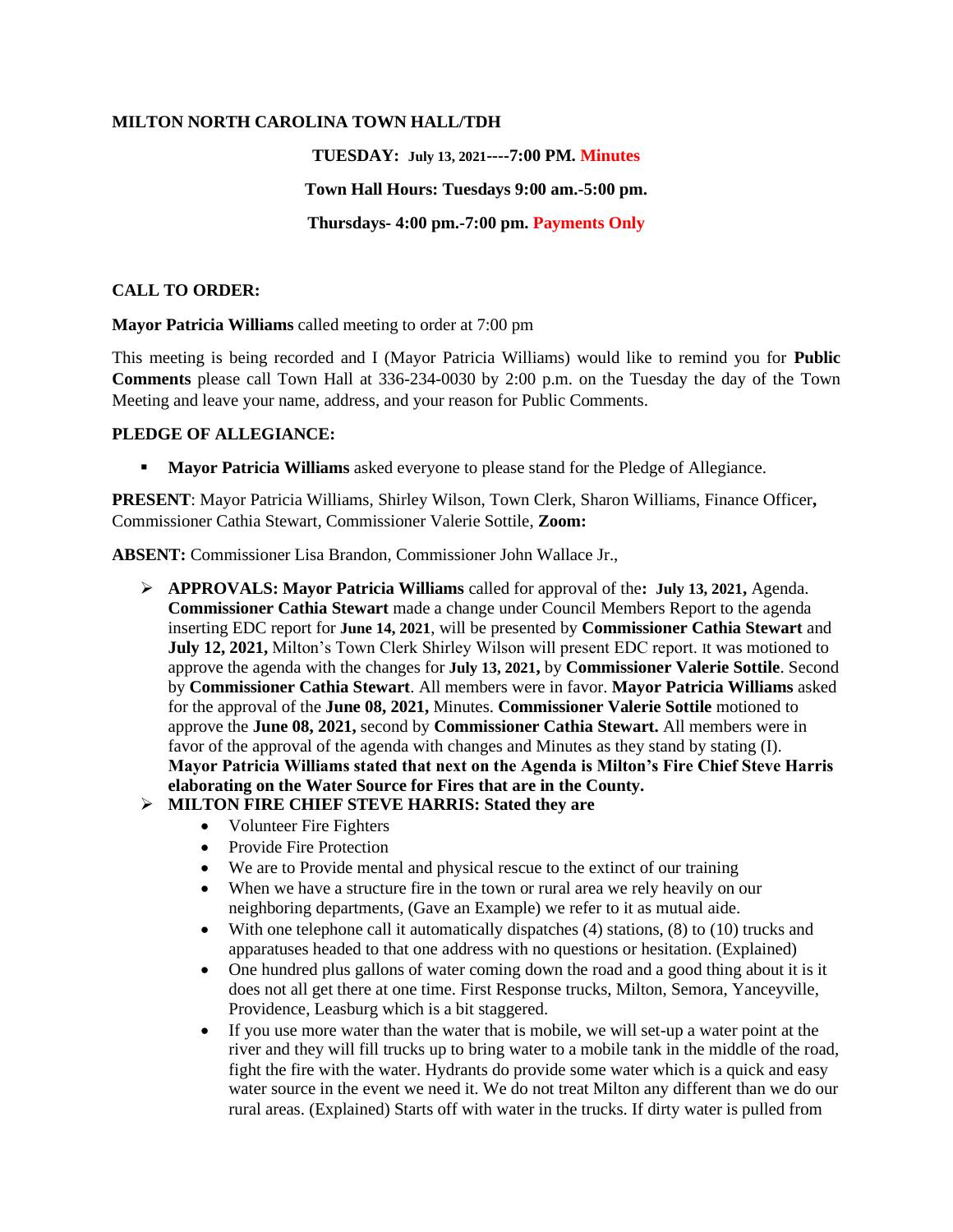the river or pond and put it inside our trucks, we cannot leave that dirty water inside the trucks and we change the water in our trucks once a month. (Good Practice)

- Neighboring Fire Departments from time to time may come to Milton and use the fire hydrants to refill their trucks. Let them do their jobs, Neighboring Departments came by tonight.
- **Commissioner Valerie Sottile** asked if Milton's Fire Department go to other towns or stations to get water. **Fire Chief Steve Harris** answered "he goes to wherever the call comes from and yes Milton Fire Department get water from neighboring towns or municipalities. We function at a much higher rate now than we did 15 years ago.
- 2 years ago, we had a State Inspection-9 or 10 Insurance Rating.
- We did a Countywide Inspection on a Saturday  $(10)$ , they county went form a 9 or 10 to a 6; Yanceyville down to a 3 (three) in town; Semora 4 (four) mainly because of water. Milton is a  $(^{\wedge})$  Totally Volunteer. Volunteers are hard to find, and this is a problem NC/US all over.
- We were the only county in the state that had a Countywide Inspection. **Mayor Patricia Williams** stated that the Fire Hydrants are only located in certain towns. Milton, Yanceyville. Fire Chief Harris stated you have water lines running from Old 86 all the way into the Virginia Line to tap in, so we have hydrants on Old 86-Providence. Yanceyville connects with the City of Danville in case something would happen to Yanceyville's Water Supply. **Mayor Patricia Williams** stated all of our Fire Hydrants are currently working. Thanks to the Firemen for all they do.

#### ➢ **MAYORS REPORT: Mayor Patricia Williams**

- ➢ **Update on Milton Post Office:** The Milton Post Office update: There is a good possibility the prefabricated Modular Post Office will be ordered in the next 2 to 3 weeks. USPS is waiting on the final Design change. The final completion date of September 28, 2021 has not changed yet.
- ➢ **High Street Baptist Church Crosswalk Update:** the North Carolina Department of Transportation said they will be reaching out to High Street Baptist Church to get permission for them to sign off on the project soon. The Crosswalk Project is still moving forward.
- ➢ **The 25 M.P.H. Speed Limit Signs Project:** for Holder Street and Palmers Alley is still waiting for approval. As soon as the approval comes in installation will move forward.
- ➢ **The Schedule for Flushing Water Pipes and Fire Hydrants: Everyone should have received the schedule 2021/2022 for flushing water pipes and fire hydrants in your May Billing.** The first flushing will be June 25, 2021, starting around 10:00 a.m. If you did not receive a copy of the Water Flushing schedule, please stop by Town Hall to pick one up. Please put the schedule on your calendar. Also included in your mailing was the Wastewater Compliance Requirement.
- ➢ **The American Rescue Plan Application** was submitted for the Municipal Funding and approved. There are strict guidelines and restrictions that must be followed with monies. The Town of Milton is waiting to see what the allotment will be. As of today (July 13, 2021) no ARP monies have been received.
- ➢ **The Verizon Cell Tower:** located in the ETJ of Milton is still under review.
- ➢ **The Chairman of the County Commissioner (David Owen) Vice Chairman (Jeremiah Jeffries), County Manager (Bryan Miller) came to the town of Milton and met with me (Mayor Patricia Williams, Town Clerk Shirley Wilson and Finance Officer, Sharon Williams), Commissioner Lisa Brandon could not attend.** The conversation was about the 2.1 million dollars that the County has received from the American Rescue Plan from the Federal Government. Which they informed us that 1.8 million dollars of that 2.1 million has already been allocated throughout the County. **Milton is not to receive any of the money as of this time.**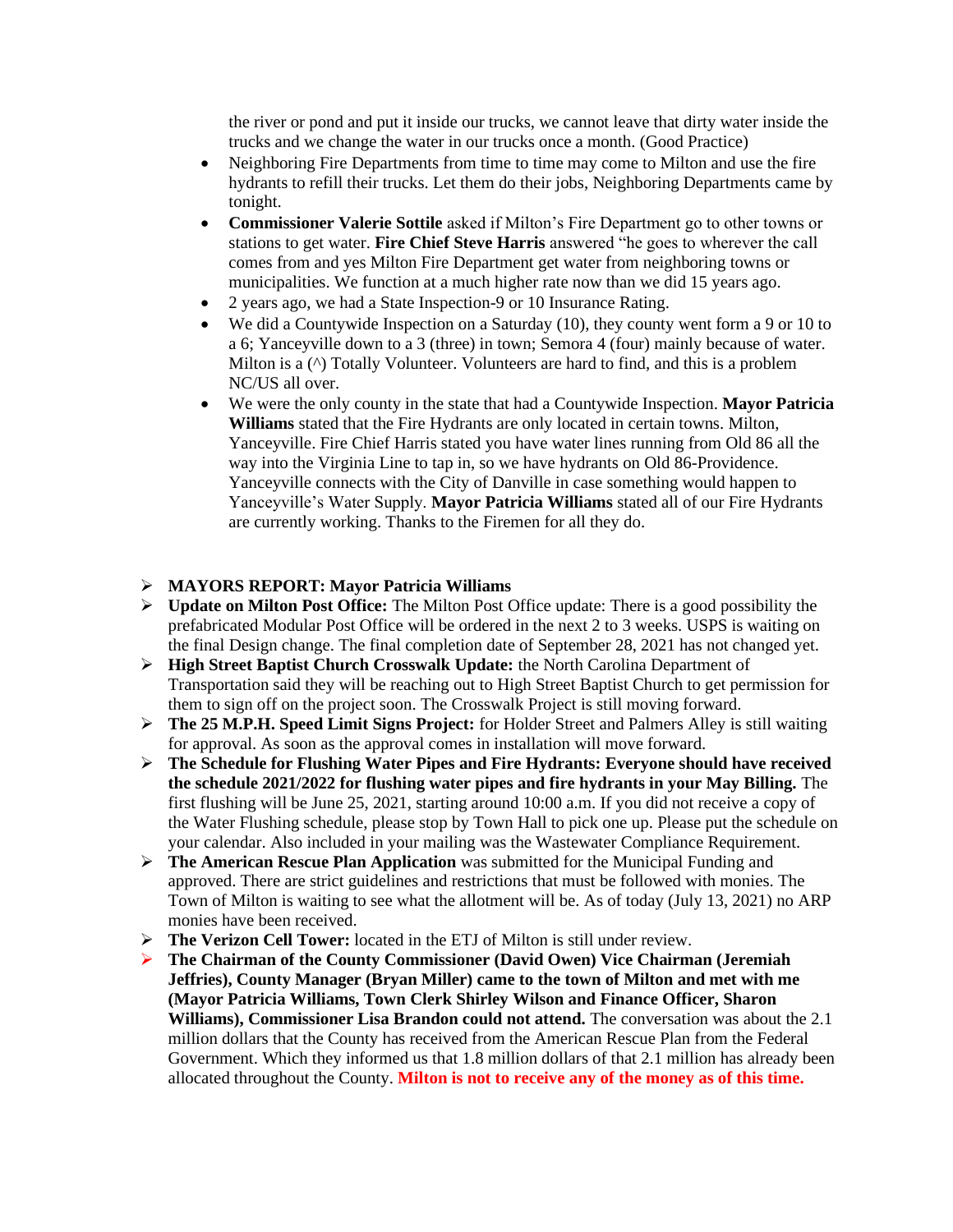#### **STAFF REPORTS: Finance Officer Sharon Williams:**

**Sharon Williams: Monthly Report** starting with the **General Fund:** June 21, 2021, End of Year I made some budget adjustments for the end of the year to keep all budgets from going over 100%. General Fund **Revenue** \$74,000.00 and **Expenditures are at 80% our Revenue \$34,948.87 additional Expenditures \$20, 282.50 out of Miscellaneous for Fire Hydrants. Net for the year \$6,552.52 and \$.83 on the Interest Account.** 

**Water/Sewer Fund:** Made a few budget adjustments (-36.00) our Revenue at the end of **June 2021 \$142,384.09, Expenditures** at the end of **June 2021, \$127,934.33**. First year since we started, we did not have to transfer money from the General Fund to pay bills or loans. Left with an **Income of \$14,424.00.**

**Bank Reconciliations: General Fund Bank Account:** Updated through June 2021 --\$12,722.21.00. Outstanding Checks \$10,815.39 **Water Sewer Fund** we have\$37,172.49 as of 7/9/2021, \$20,604.98. Concerned about check written on May 11, 2021, to USDA for \$16,000.00 has not been cashed yet. Our North Carolina Capital Management Trust with transfers back into account plus the \$5,000.00 the total in this account is \$105,011.10.

Sharon Williams stated the Auditor will be here on Monday, August 2, 2021, and Tuesday, August 03, 2021.

**OLD BUSINESS: Mayor Patricia Williams: stated Commissioner John Wallace** is not here to give the update on Privatizing the Milton Water/Sewer System.

**Commissioner Lisa Brandon** sent her synopsis on safety at Business Row, after communicating with the Merchants.

**Mayor Patricia Williams:** stated the Commissioners talked about this last month stating what we could do to make Business Row safer. (Explained) Lisa asked the business owners their thought on what could make business row safer. Fencing at the Presbyterian Church and in front of Lois Stewarts home, Wooden fencing like in the 1800 that would give a more historic feel. A ramp would not be feasible due to the grading and explained the ADA Codes. DOT had looked at this before. Ramp would not be in compliance with ADA. Mayor Patricia stated we need to look at this and contemplate on what needs to be done and what Milton needs to do to provide safety along that area, from the parking lot to Aunt Millie's Pizza.

**Commissioner Valerie Sottile: asked if DOT installed the fencing in front of the** Presbyterian Church injunctions and will DOT pay for the ones needed on Commercial Row. Mayor Patricia Williams stated she will find out what company did the installation and find out what materials were used.

**Commissioner Valerie Sottile:** discussed welding, powder coated, wood and ramp not plausible at all. **Mayor Patricia Williams** stated we are open for ideas. **Commissioner Valerie Sottile** will check on materials at Lowes and Home Depot.

We had someone to volunteer and take on a very extensive job scanning ordinances and typing of ordinances. So much time has been so dedicated in doing it. It has gotten done in an incredible amount of time. I was looking to see if the town would be interested and willing to compensate the particular person (Tracy Bland) that is here with us. She has done a fantastic job. (Explained) We are changing our Ordinances to 160-D required by the NC General Statute. Open for discussion to come up with a figure to compensate her, even though she volunteered to do the job. **Commissioner Valerie Sottile** suggested \$500.00. **Mayor Patricia Williams** stated **Sharon Williams, Finance Officer** would have to look at that within the budget. **Commissioner Valerie Sottile** asked is this a discussion we would want to wait and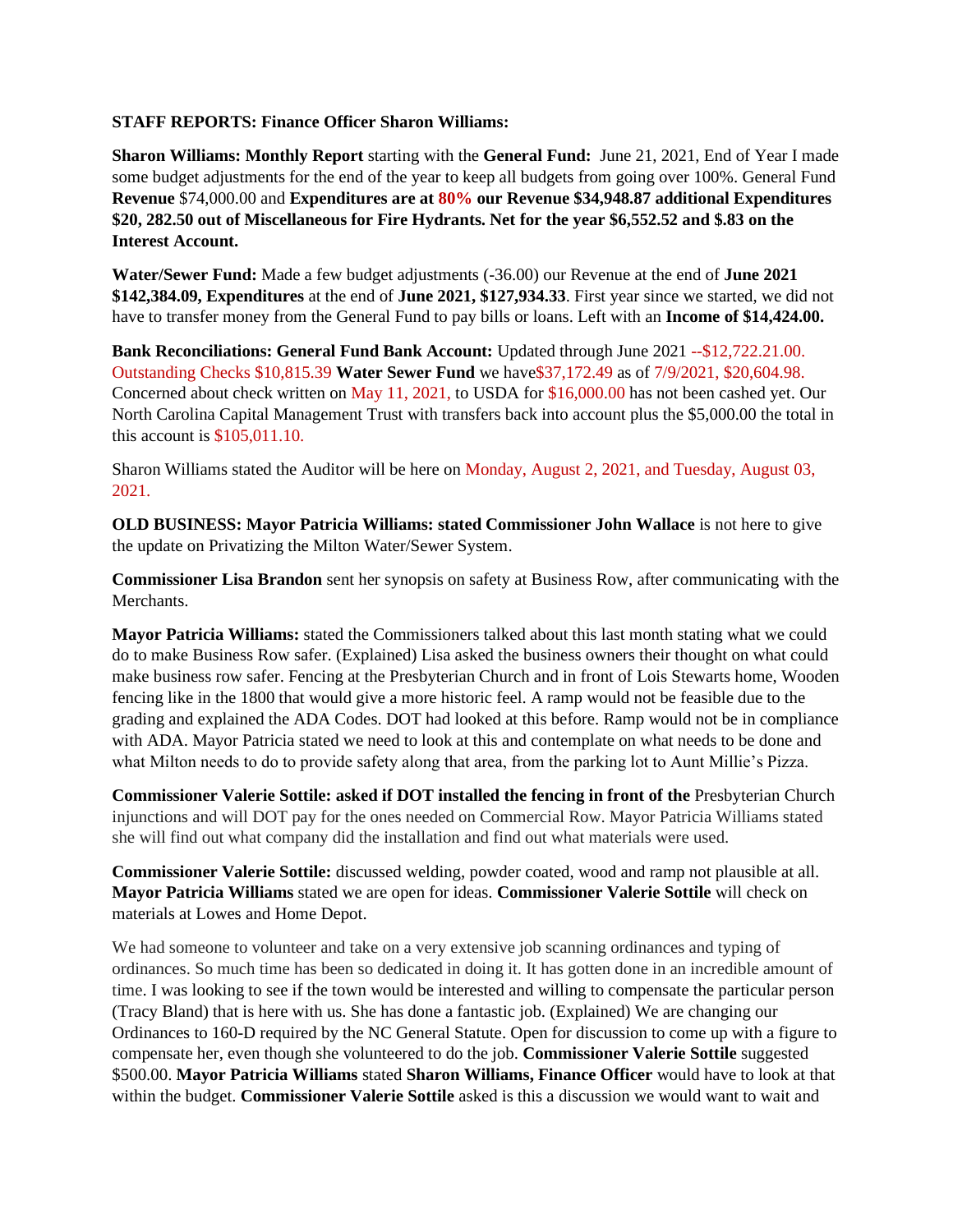have with **Commissioner John Wallace** and **Commissioner Lisa Brandon**? **Mayor Patricia Williams** stated Sharon Williams can look at our budget to see which line item we can debit money from. **We will put this on our agenda for next month. (August 2021)**

**BUSINESS: Mayor Patricia Williams:** Adding Statute 160-D Paragraph to the 1st (first) page of the Ordinances. There are six people on the Planning Board, and they were made aware last month the Ordinances need to be updated to the larger umbrella of 160-D. Currently everything has fallen under several different umbrellas and the Legislature put into place several years ago trying to make County Ordinances and Municipalities fall under one umbrella and that umbrella is 160-D. The Planning Board has started that process. It was October 2020, 160-D became effective. **Mayor Patricia Williams** reached out to different lawyers and got the Paragraph 160-Dto insert into the Town of Milton Ordinances under authority. This makes it known that 160-D became effective July 1, 2021, and supersedes the Milton Ordinances until they have been completed. **Mayor Patricia Williams** explained that we are finding things as we are researching this. If something comes up before we can get our Ordinances updated, we are covered by this paragraph statement provided for you. **(Protective Umbrella)** Motion to keep this paragraph on the 1<sup>st</sup> (first) page of our Ordinances 160-D that became effective July1, 2021(Protective Paragraph) The motion was made by **Commissioner Valerie Sottile** and second by **Commissioner Cathia Stewart** that the 160-D Paragraph be insert on the first  $(1<sup>st</sup>)$  (first) page of Milton's Ordinances granting the authority of the NC 160-D over the Town of Milton Ordinances.

# **COUNCIL MEMBERS REPORTS: Commissioner Cathia Stewart** read report from **Pamela Senegal PCC for May 11, 2021. Report attached to Minutes.**

**Shirley Wilson, Milton Town Clerk** reported on the EDC July 12, 2021, meeting.

- **County Website:** www.caswellcountync.gov is up and running. Training for County Employees for the Website will be on Friday July 16,2021 at 9:00-11:00 am.
- **Co-Square:** Waiting to hear timeframe estimate for windows for reconstruction of front, Still adding members
- **CEAD/Food Systems:** Regular meetings with PCC, 4P, and others. Cori and Dr. Senegal met with **EDA** to explore funding sources
- $\frac{1}{\sqrt{2}}$  **July 2<sup>nd</sup> Saturday,** Co Square was open, and we partnered with the Arts Council and Caswell History Speaks to show "Prolific Icons" movie, had ten people view the film
- **↓ Chamber News:** Baseball game in Burlington tonight July 12 and later a game to be announced for Danville
- $\frac{1}{2}$  July 21, 2021, at 2:00 planning meeting for Hoedown
- **County Manager: Bryan Miller:** No info on zoning to be reported
- **PCC:** The design phase is working on what the trail site should look like. Drone will be making the scan. Two funding sources are still outstanding. Three of BYHS graduates received **AD** from PCC as well as their diploma.
- **AD Nursing Program** has 27out of twenty-eight to pass the **NCLEX**. Four more will be taking the test shortly. The **ADN** program will start on the **Caswell Campus** in the **Fall of 2021** PCC continues to work on the **TROSA** program.
- **Ag Update:** The Ag dept continues to work on the APP design. The dept is monitoring the drought problem here in the County. Funds may be available to help the farmers.
- **Commissioners** received two applications for **CEAD** seat. Amanda has been appointed to serve as the representative for the Caswell County seat. Term will expire in 2024.
- **Town of Yanceyville:** Good turnout for July 4<sup>th</sup> celebration. Approx. 3,000 people attended. May become annual event.